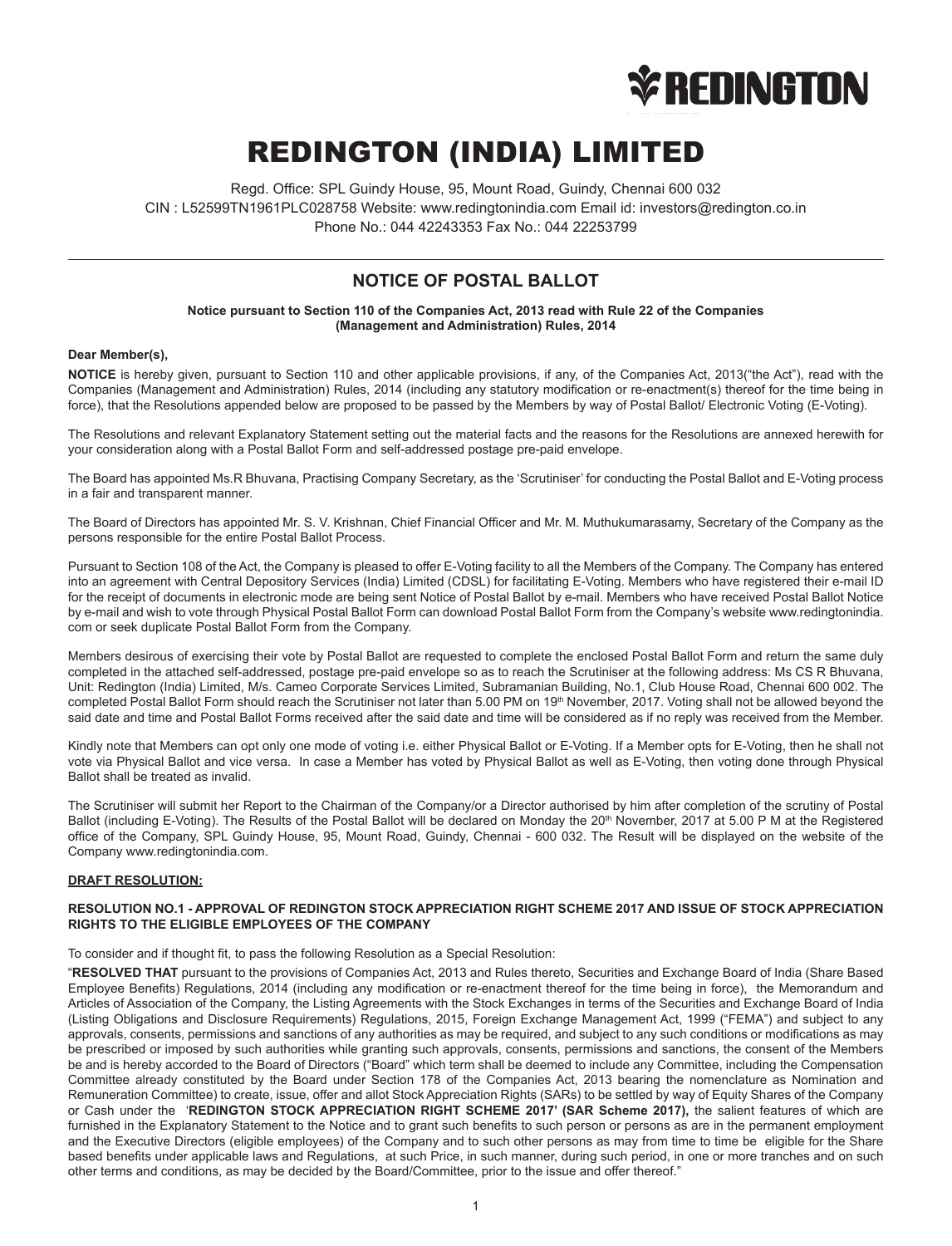**"RESOLVED FURTHER THAT** the maximum number of Shares to be issued against the Stock Appreciation Rights granted to the eligible employees under the SAR Scheme 2017 shall not exceed 86,81,681 Equity Shares of Rs 2/- each (2.17% of the paid up Shares of the Company as on 30<sup>th</sup> September 2017) (including any Equity Shares issued to the employees of the Subsidiary/ies pursuant to the Resolution 2 of the Notice) as adjusted for any changes in the capital structure of the Company."

"**RESOLVED FURTHER THAT** subject to the terms stated herein, the Equity Shares allotted pursuant to the aforesaid Resolution shall, in all respects, rank Pari-passu with the then existing Equity Shares of the Company."

"**RESOLVED FURTHER THAT** the Board be and is hereby authorized to modify, change, vary, alter, amend, suspend or terminate the SAR Scheme 2017, subject to compliance with applicable laws and Regulations and also to settle any issues, questions, difficulties or doubts that may arise in this regard without being required to seek any further consent or approval of the Members of the Company and to execute all such deeds, documents and writings and to give such directions and/or instructions as may be necessary or expedient to give effect to such modification, change, variation, alteration, amendment, suspension or termination of the SAR Scheme 2017 and to do things which may be incidental and/or ancillary thereof including to do all such acts, deeds, matters and things as it may in its absolute discretion deem necessary for such purpose."

"**RESOLVED FURTHER THAT** in case of any corporate action(s) such as Rights issue, Bonus issue, sub-division, consolidation or change in capital structure in any other manner, the Board be and is hereby authorised to do all such acts, deeds or things as it may deem fit in its absolute discretion as permitted under applicable laws and Regulations to ensure fair and equitable benefits under the SAR Scheme 2017 to reach the SAR Grantees , the number of Shares to be allotted, SAR Price and Exercise Price payable by the SAR Grantees under the Scheme shall automatically stand reduced or augmented, as the case may be, in the same proportion as the present Face Value of Rs.2/- per Equity Share shall bear to the revised Face Value of the Equity Shares of the Company after such corporate action(s) , without affecting any other rights or obligations of the said SAR Grantee."

"**RESOLVED FURTHER THAT** the Board be and is hereby authorised to take necessary steps for listing of the securities allotted under the SAR Scheme 2017 on the Stock Exchanges where the securities of the Company are listed as per the SEBI Regulations."

"**RESOLVED FURTHER THAT** the Board be and is hereby authorised to delegate all or any of the powers herein conferred to any Committee of Directors or any one or more Directors of the Company."

# **RESOLUTION NO. 2: APPROVAL OF REDINGTON STOCK APPRECIATION RIGHT SCHEME 2017 AND ISSUE OF STOCK APPRECIATION RIGHTS TO THE ELIGIBLE EMPLOYEES OF THE SUBSIDIARIES OF THE COMPANY.**

To consider and if thought fit, to pass the following Resolution as a Special Resolution:

"**RESOLVED THAT** pursuant to the provisions of Companies Act, 2013 and Rules thereto, Securities and Exchange Board of India (Share Based Employee Benefits) Regulations, 2014 (including any modification or re-enactment thereof for the time being in force), the Memorandum and Articles of Association of the Company, the Listing Agreements with the Stock Exchanges in terms of the Securities and Exchange Board of India (Listing Obligations and Disclosure Requirements) Regulations, 2015, Foreign Exchange Management Act, 1999 ("FEMA") and subject to any approvals, consents, permissions and sanctions of any authorities as may be required, and subject to any such conditions or modifications as may be prescribed or imposed by such authorities while granting such approvals, consents, permissions and sanctions, the consent of the Members be and is hereby accorded to the Board of Directors ("Board" which term shall be deemed to include any Committee, including the Compensation Committee already constituted by the Board under Section 178 of the Companies Act, 2013 bearing the nomenclature as Nomination and Remuneration Committee) to create, issue, offer and allot Stock Appreciation Rights (SARs) to be settled by way of Equity Shares of the Company or Cash under the '**REDINGTON STOCK APPRECIATION RIGHT SCHEME 2017' (SAR Scheme 2017),** the salient features of which are furnished in the Explanatory Statement to the Notice and to grant such benefits to such person or persons as are in the permanent employment and the Executive Directors (eligible employees) of the present and future Subsidiaries of the Company and to such other persons as may from time to time be eligible for the Share based benefits under applicable laws and Regulations, at such Price, in such manner, during such period, in one or more tranches and on such other terms and conditions as may be decided by the Board/Committee prior to the issue and offer thereof."

"**RESOLVED FURTHER THAT** the maximum number of Shares to be issued against the Stock Appreciation Rights granted to the eligible employees of the Company and its Subsidiaries under the SAR Scheme 2017 shall not exceed 86,81,681 Equity Shares of Rs 2/- each (2.17 % of the paid up Shares of the Company as on 30<sup>th</sup> September 2017) (including any Equity Shares issued to the employees of the Company pursuant to the Resolution 1 of the Notice) as adjusted for any changes in the capital structure of the Company."

"**RESOLVED FURTHER THAT** subject to the terms stated herein, the Equity Shares allotted pursuant to the aforesaid Resolution shall in all respects rank Pari-passu with the then existing Equity Shares of the Company."

"**RESOLVED FURTHER THAT** the Board be and is hereby authorized to modify, change, vary, alter, amend, suspend or terminate the SAR Scheme 2017, subject to compliance with applicable laws and Regulations and also to settle any issues, questions, difficulties or doubts that may arise in this regard without being required to seek any further consent or approval of the Members of the Company and to execute all such deeds, documents and writings and to give such directions and/or instructions as may be necessary or expedient to give effect to such modification, change, variation, alteration, amendment, suspension or termination of the SAR Scheme 2017 and to do things which may be incidental and/or ancillary thereof including to do all such acts, deeds, matters and things as it may in its absolute discretion deem necessary for such purpose."

"**RESOLVED FURTHER THAT** in case of any corporate action(s) such as Right issue, Bonus issue, sub-division, consolidation or change in capital structure in any other manner, the Board be and is hereby authorised to do all such acts, deeds or things as it may deem fit in its absolute discretion as permitted under applicable laws and Regulations to ensure fair and equitable benefits under the SAR Scheme 2017 to reach the SAR Grantees and the number of Shares to be allotted, the SAR Price and the Exercise Price payable by the SAR Grantees under the Scheme shall automatically stand reduced or augmented, as the case may be, in the same proportion as the present Face Value of Rs.2/- per Equity Share shall bear to the revised Face Value of the Equity Shares of the Company after such corporate action(s), without affecting any other rights or obligations of the said SAR Grantee."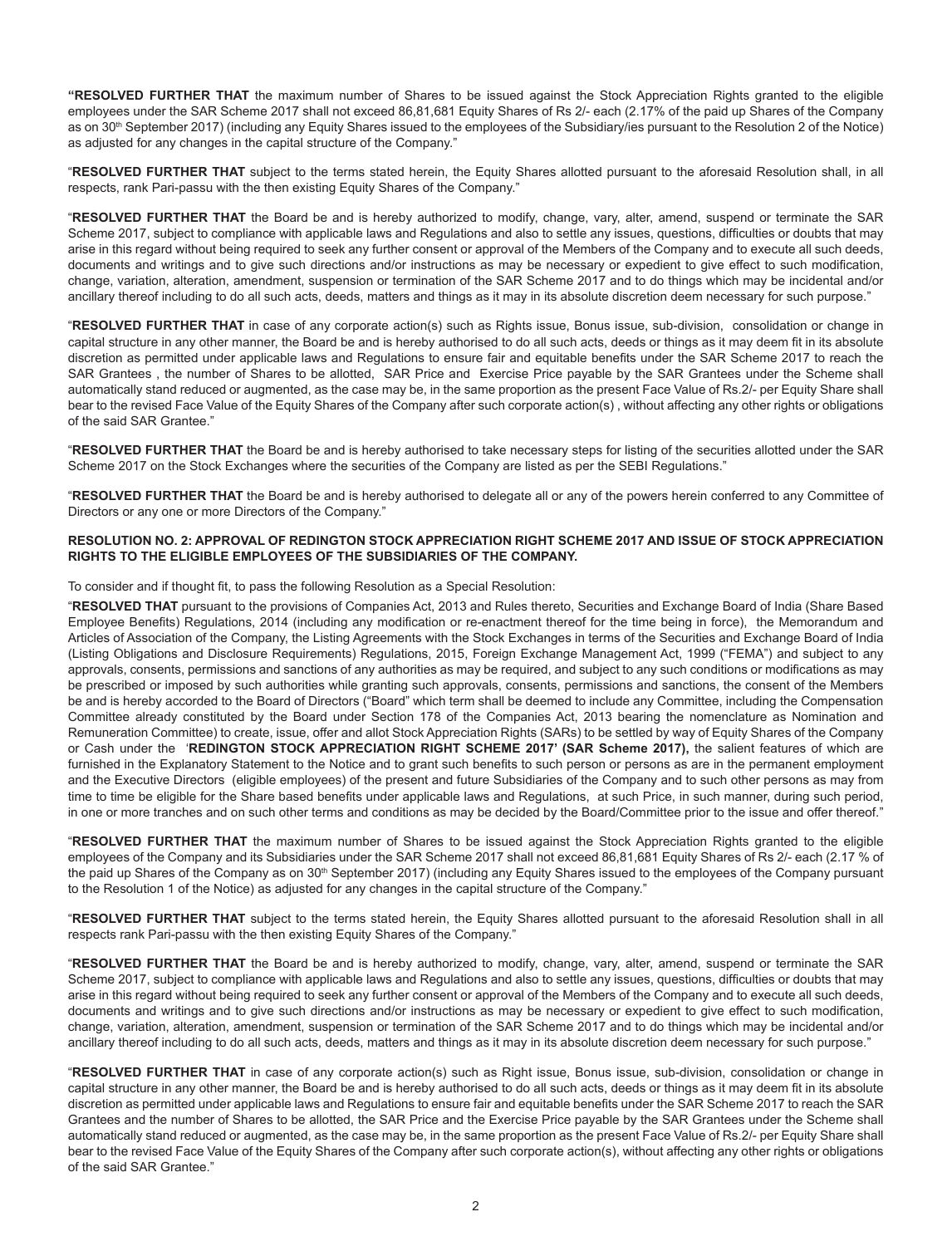"**RESOLVED FURTHER THAT** the Board be and is hereby authorised to take necessary steps for listing of the securities allotted under the SAR Scheme 2017 on the Stock Exchanges where the securities of the Company are listed as per the SEBI Regulations."

"**RESOLVED FURTHER THAT** the Board be and is hereby authorised to delegate all or any of the powers herein conferred to any Committee of Directors or any one or more Directors of the Company."

# **RESOLUTION NO. 3: DECLASSIFICATION/RECLASSIFICATION OF PROMOTER STATUS OF HARROW INVESTMENT HOLDING LIMITED**

To consider and if thought fit, to pass the following Resolution as an Ordinary Resolution:

 "**RESOLVED THAT** pursuant to Regulation 31A of the SEBI (Listing Obligations and Disclosure Requirements) Regulations, 2015, (including any statutory modification(s) or re-enactment(s) thereof for the time being in force) and other applicable laws and subject to the necessary approvals from the Securities and Exchange Board of India (SEBI), Stock Exchanges and other appropriate statutory authorities as may be required, consent of the Members of the Company be and is hereby accorded to de-classify/re-classify the Promoter status of Harrow Investment Holding Limited, Mauritius"

"**RESOLVED FURTHER THAT** Mr.S.V.Krishnan, Chief Financial Officer and Mr. Muthukumarasamy, Secretary of the Company be and is hereby severally authorized to file the necessary applications before the requlatory authorities and to do all such acts, deeds, matters and things as may be necessary, proper or expedient to give effect to this Resolution and thereby execute all such documents, instruments, papers and writings etc., on behalf of the Company, as may be required from time to time for the aforesaid matter."

> By Order of the Board For Redington (India) Limited

Place: Chennai **M. Muthukumarasamy** Date: 5thOctober 2017 **Company Secretary**

# **Notes**

- 1. An Explanatory Statement pursuant to Section 102 read with Section 110 of the Companies Act, 2013 in respect of the business under Items No. 1 to 3 is annexed hereto
- 2. Please read the instructions printed in the Postal Ballot Form carefully.
- 3. Notice is given to all Members, whose names appear in the Register of Members as on 6<sup>th</sup> October 2017 i.e cut-off date. Only Members as on the cut-off date shall be reckoned for voting and others shall treat this Notice as if it is meant for information purposes only.
- 4. The last date for receipt of duly completed Postal Ballot Forms or E-voting shall be the date on which the Resolution would be deemed to have been passed, if approved by the requisite majority.
- 5. Members who wish to vote by Postal Ballot Form (instead of E-Voting) can download the Postal Ballot Form from the Company's website www.redingtonindia.com
- 6. All relevant documents referred to in the Postal Ballot Notice shall be open for inspection at the Registered Office of the Company on all working days except Saturdays, between 10.00 a.m. and 1.00 p.m., upto the date of declaration of the results of Postal Ballot.

# **The Instructions for Members for E-Voting are as under:-**

- (i) The voting period begins on 21<sup>st</sup> October 2017 (9.00 A.M) and ends on  $19<sup>th</sup>$  November 2017 (5.00 PM). During this period, Members of the Company, holding Shares either in Physical Form or in Dematerialized Form, as on the cut-off date i.e. 06th October 2017 may cast their vote electronically. The E-Voting module shall be disabled by CDSL for voting thereafter.
- (ii) Shareholders should log on to the E-Voting website www.evotingindia.com.
- (iii) Click on "Shareholders".
- (iv) Enter your User ID
	- a. For Shareholders whose Depository Participant is CDSL enter 16 digits Beneficiary ID,
	- b. For Shareholders whose Depository Participant is NSDL enter 8 Character DP ID followed by 8 Digits Client ID,
	- c. Members holding Shares in Physical Form should enter Folio Number registered with the Company.
- (v) Next enter the Image Verification as displayed and Click on "Login".
- (vi) Members holding Shares in demat form and who had logged on to www.evotingindia.com and voted on an earlier voting of any Company, may use their existing password.
- (vii) If you are a first time User follow the steps given below: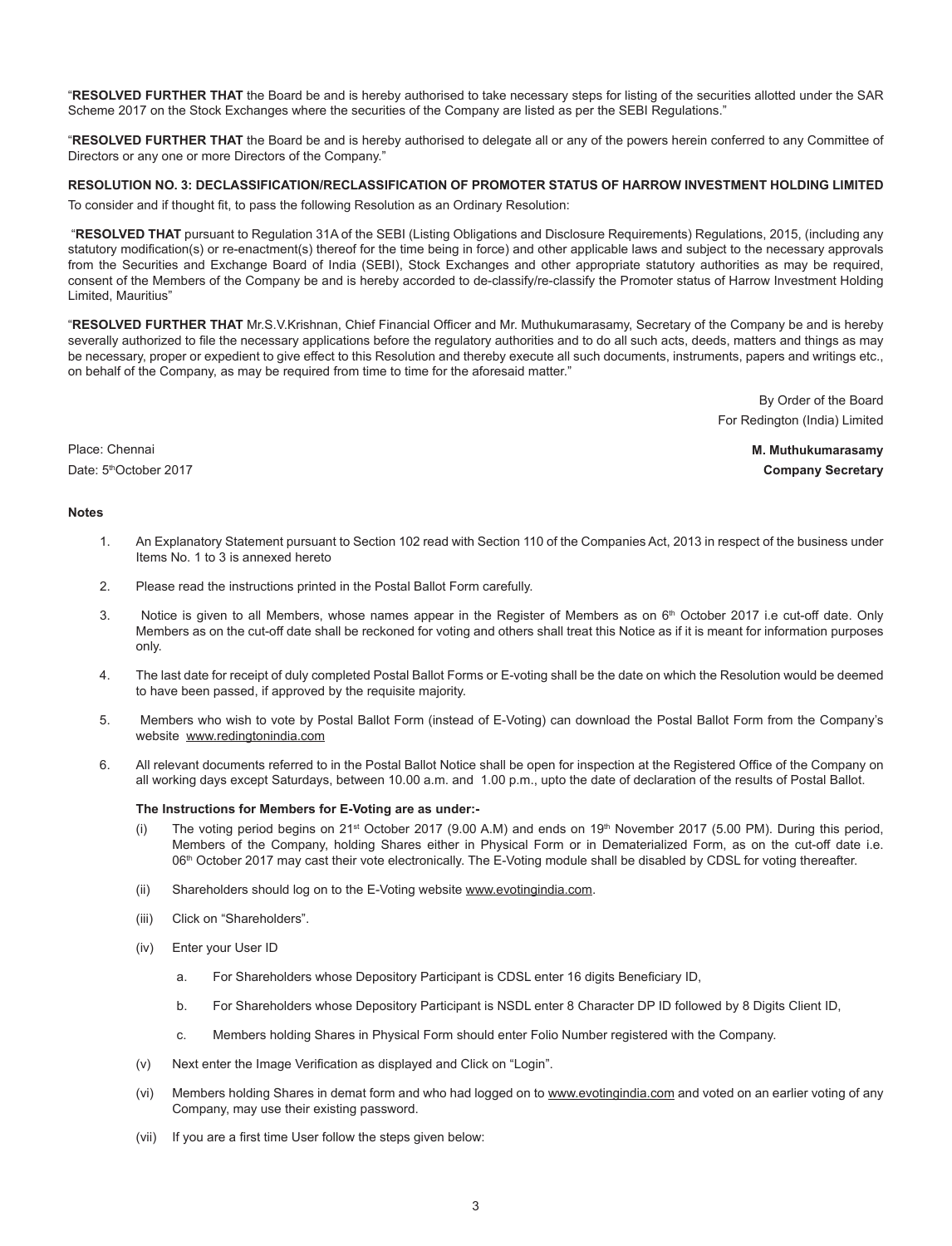|                                  | For Members holding Shares in Demat Form and Physical Form                                                                                                                                                |
|----------------------------------|-----------------------------------------------------------------------------------------------------------------------------------------------------------------------------------------------------------|
| <b>PAN</b>                       | Enter your 10 digit alpha-numeric PAN issued by Income Tax Department (Applicable for both demat<br>Shareholders as well as Physical Shareholders)                                                        |
|                                  | Members who have not updated their PAN with the Company/Depository Participant are requested<br>٠<br>to use the first two letters of their name and the 8 digits of the sequence number in the PAN field. |
|                                  | In case the sequence number is less than 8 digits enter the applicable number of 0's before the<br>number after the first two characters of the name in CAPITAL letters.                                  |
|                                  | Eq. If your name is Ramesh Kumar with sequence number 1 then enter RA00000001 in the PAN<br>field.                                                                                                        |
| Dividend<br>Bank<br>Details      | Enter the Dividend Bank Details or Date of Birth (in dd/mm/yyyy format) as recorded in your demat account<br>or in the Company records in order to login.                                                 |
| OR.<br>Date<br>of<br>Birth (DOB) | If both the details are not recorded with the Depository or Company, please enter the Member ID /<br>٠<br>Folio Number in the Dividend Bank details field as mentioned in instruction (iv).               |

- (viii) After entering these details appropriately, click on "SUBMIT" tab.
- (ix) Members holding Shares in Physical form will then directly reach the Company selection screen. However, Members holding Shares in demat form will now reach 'Password Creation' menu wherein they are required to mandatorily enter their login password in the new password field. Kindly note that this password is to be also used by the demat holders for voting for Resolutions of any other Company on which they are eligible to vote, provided that Company opts for E-Voting through CDSL platform. It is strongly recommended not to Share your password with any other person and take utmost care to keep your password confidential.
- (x) For Members holding Shares in Physical form, the details can be used only for E-Voting on the Resolutions contained in this **Notice**
- (xi) Click on the "EVSN" of Redington (India) Limited.
- (xii) On the voting page, you will see "RESOLUTION DESCRIPTION" and against the same the option "YES/NO" for voting. Select the option YES or NO as desired. The option YES implies that you assent to the Resolution and option NO implies that you dissent to the Resolution.
- (xiii) Click on the "RESOLUTIONS FILE LINK" if you wish to view the entire Resolution details.
- (xiv) After selecting the Resolution, if you decide to vote on, click on "SUBMIT". A confirmation box will be displayed. If you wish to confirm your vote, click on "OK", else to change your vote, click on "CANCEL" and modify your vote.
- (xv) The Members are not allowed to modify the vote once they confirm vote on the Resolution.
- (xvi) You can also take a print of the votes cast by clicking on "Click here to print" option on the Voting page.
- (xvii) If a demat account holder has forgotten the changed password, then enter the User ID and the image verification code and click on "Forgot Password" & enter the details as prompted by the system.
- (xviii) Shareholders can also cast their vote using CDSL's mobile app m-Voting available for Android based mobiles. The m-Voting app can be downloaded from Google Play Store. Apple and Windows phone Users can download the app from the App Store and the Windows Phone Store respectively. Please follow the instructions as prompted by the mobile app while voting on your mobile.

#### (xix) **Note for Non – Individual Shareholders and Custodians**

- Non-Individual Shareholders (i.e. other than Individuals, HUF, NRI etc.) and Custodian are required to log on to www.evotingindia.com and register themselves as Corporates.
- A scanned copy of the Registration Form bearing the stamp and sign of the Entity should be emailed to helpdesk. evoting@cdslindia.com.
- ! After receiving the login details a Compliance User should be created using the admin login and password. The Compliance User would be able to link the account(s) for which they wish to vote on.
- The list of accounts linked in the login should be mailed to helpdesk.evoting@cdslindia.com and on approval of the accounts they would be able to cast their vote.
- A scanned copy of the Board Resolution and Power of Attorney (POA) which they have issued in favour of the Custodian, if any, should be uploaded in PDF format in the system for the scrutinizer to verify the same.
- (xx) It is strongly recommended not to Share your password with any other person and take utmost care to keep your password confidential.
- (xxi) In case you have any queries or issues regarding E-Voting, you may refer the Frequently Asked Questions ("FAQs") and E-Voting manual available at www.evotingindia.com, under help section or write an email to helpdesk.evoting@cdslindia.com.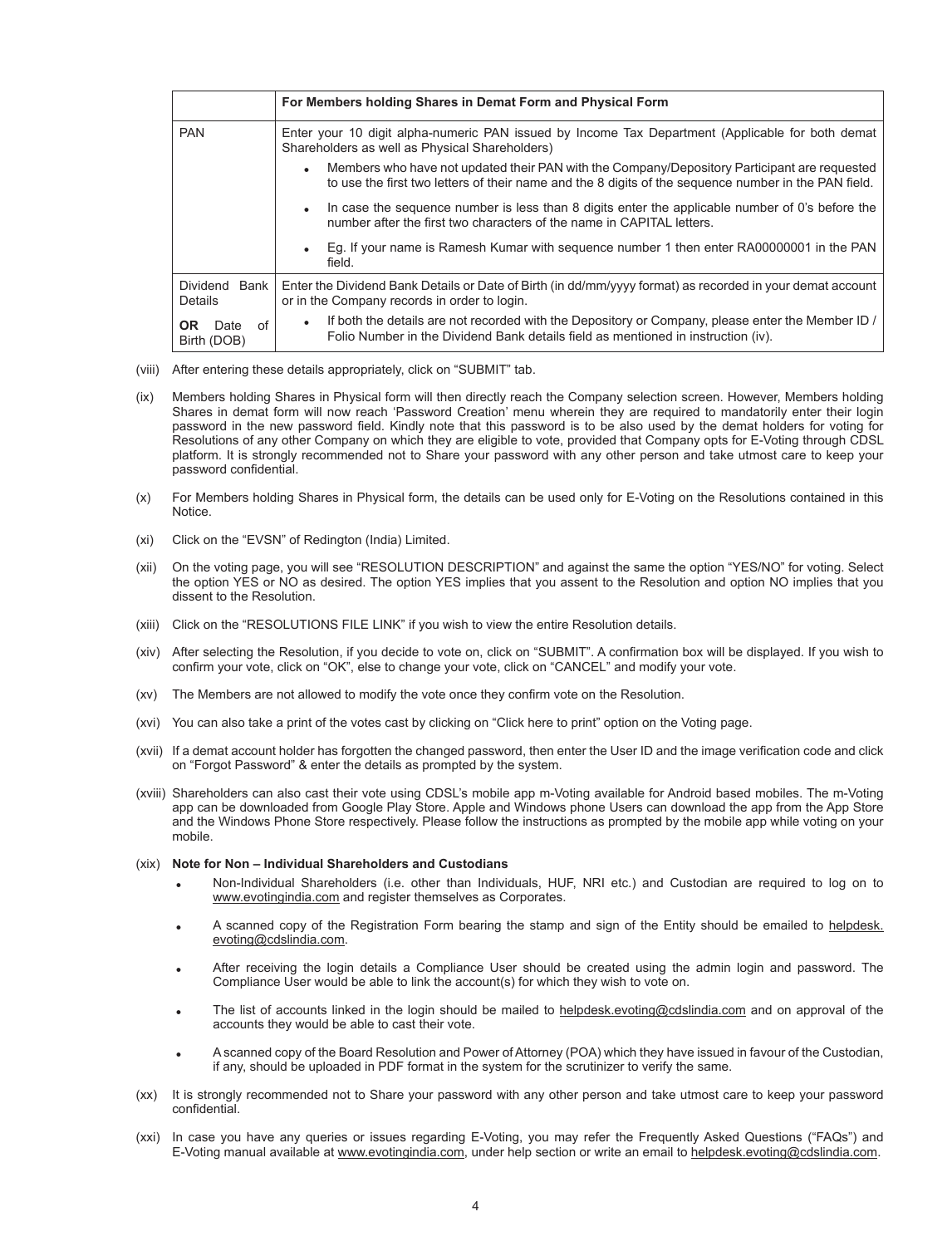# **EXPLANATORY STATEMENT PURSUANT TO SECTION 102 AND SECTION 110 OF THE COMPANIES ACT, 2013.**

# **Resolution No: 1 and 2**

Your Company considers Equity based Compensation as an effective tool which enables alignment of personal goals of the employees with organizational objectives by participating in the ownership of the Company. The Company had already implemented two Share based Compensation Schemes in the past, Employee Share Purchase Scheme (ESPS) in 2006 and Employee Stock Option Plan (ESOP) in 2008. These Schemes achieved their purpose of rewarding and retaining talent. Now the Company intends to implement a new Scheme, viz, 'REDINGTON STOCK APPRECIATION RIGHT SCHEME 2017' (SAR Scheme 2017) with a view to attract and retain key talents working with the Company by way of rewarding their performance and motivating them to contribute to the overall corporate growth.

On the basis of the recommendation of the Nomination and Remuneration Committee of Directors ("the Committee"), the Board of Directors at their meeting held on 5<sup>th</sup> October, 2017 approved the Scheme for grant of Stock Appreciation Rights, to the employees of the Company and its Subsidiary/ies. Such Grant is subject to the approval of the Members.

Pursuant to Regulation 6 of the Securities and Exchange Board of India (Share Based Employee Benefits) Regulations, 2014 ("SEBI SBEB Regulations"), the Company is seeking approval of its Members to offer Stock Appreciation Rights under SAR Scheme 2017 to eligible employees.

As per the SEBI SBEB Regulations, separate Special Resolutions are required to be passed by the Members if benefits of the Plan are extended to eligible employees of Subsidiary Company/ies. Accordingly, separate Resolution seeking approval of the Members for extending the benefits of the SAR Scheme 2017 to the eligible employees of Subsidiary Company/ies is placed before the Members.

The salient terms and conditions upon which such SARs are proposed to be granted are as follows:-

#### **Brief description of the Scheme**

The **REDINGTON STOCK APPRECIATION RIGHT SCHEME 2017** ("SAR Scheme 2017") shall extend its benefits to present and/or future Permanent Employees and Executive Directors (eligible employees) of the Company and to that of its present and future Subsidiaries, both within and outside India, in accordance with the applicable laws.

The SARs granted under the SAR Scheme 2017 will be settled in the form of Shares or Cash upon exercise by the eligible employees as may be determined by the Committee.

#### **Total number of Stock Appreciation Rights to be granted under the SAR Scheme 2017**

Such number of Stock Appreciation Rights would be available for grant to the eligible employees of the Company under SAR Scheme 2017, in one or more tranches exercisable into not exceeding 86,81,681 Equity Shares of Rs 2/- each (2.17 % of the paid up Shares of the Company as on 30th September 2017) as adjusted for any changes in the capital structure of the Company.

#### **Identification of classes of employees entitled to participate and be beneficiaries**

Following classes of employees are entitled to participate subject to the eligibility criteria decided by the Board or Committee:

- **EXECTE A** Present and future eligible employees who are directly employed by the Company, both within and outside India
- > Present and future eligible employees of any of Subsidiaries of the Company (including future Subsidiaries) both within and outside India.

#### **Requirements of vesting and period of vesting**

There shall be a minimum period of one year between the Grant and the resultant vesting of Stock Appreciation Rights. This period may be extended by such further period of time as may be decided by the Board/ Committee from time to time. However, the maximum period for vesting shall not exceed three years from the date of Grant. Stock Appreciation Rights may vest in tranches subject to the terms and conditions as may be stipulated by the Board/ Committee from time to time, which may include satisfactory performance by the employee and their continued employment with the Company/ its Subsidiaries, as the case may be unless such employment is discontinued on account of death, permanent incapacitation or on superannuation.

In the case of retirement, the retired employee shall be eligible for the benefit under the SAR Scheme 2017 provided he is engaged (advisory or consulting in nature) with the Company or its Subsidiary/ies until the completion of vesting period. Further he/she should not engage directly/ indirectly with any of the competitors post retirement.

If the retired employee disassociates he / she can exercise the SARs vested upto the date of disassociation within 60 days from the date of such disassociation.

In case of resigned employees, the vested SARs should be exercised within 60 days from the date of his/her resignation.

The Committee may, at its sole & absolute discretion, lay down performance metrics which may inter-alia include Company's Performance, Business Performance, achievement of set Business Targets, on the achievement of which such SARs would vest.

# **Maximum period within which the rights shall be vested**

The maximum period for vesting shall not exceed three (3) years from the date of Grant.

# **SAR Price or Pricing Formula**

The SAR Price per SAR shall be determined by the Committee/Board in line with SEBI Regulations and any other applicable guidelines but it shall not be lower than the Face Value of the Shares.

SAR will be issued at a 15% discount to Market Price or at such other discount as deemed fit by the Committee/Board at its sole and absolute discretion, as per applicable laws.